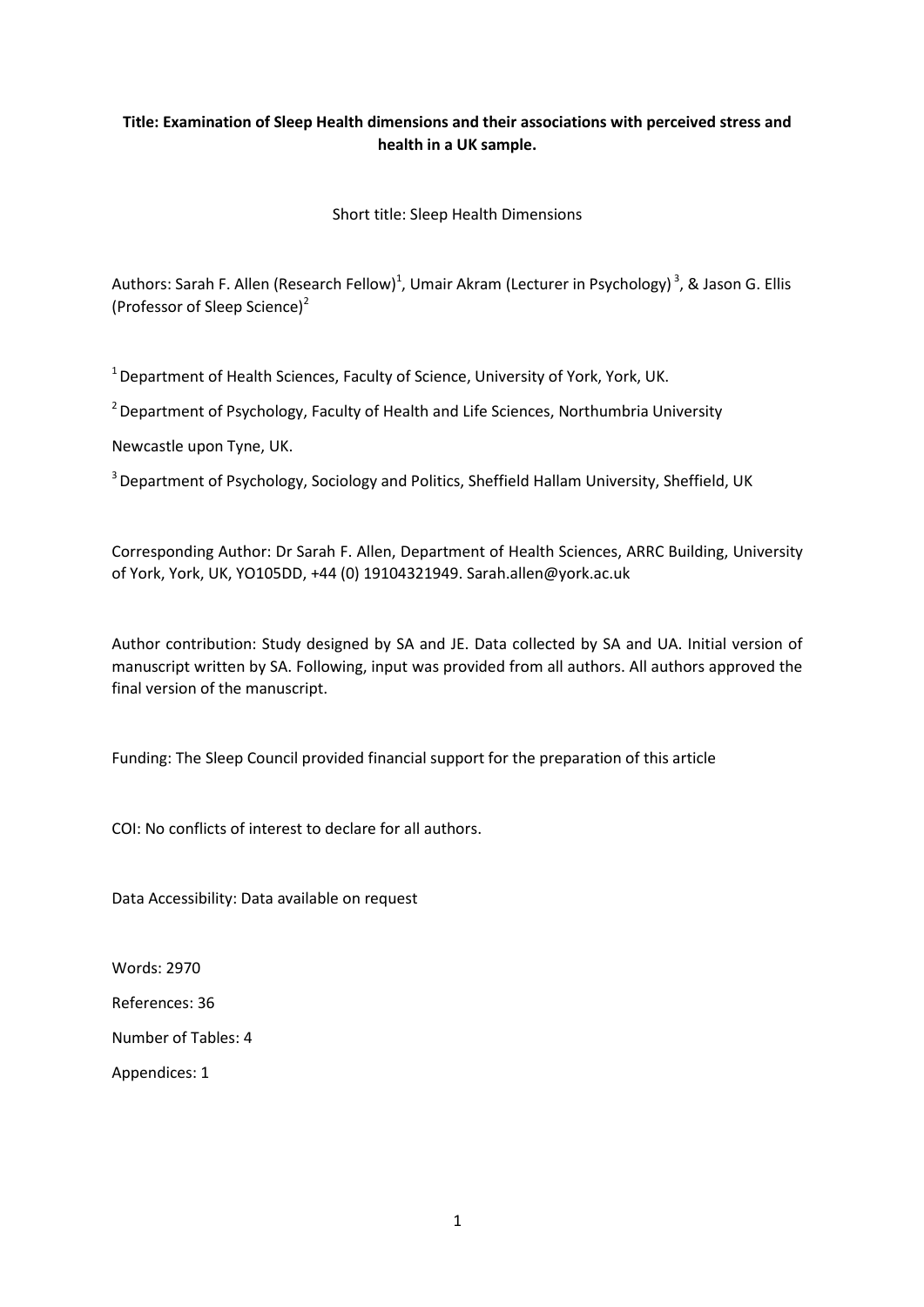### **Abstract**

**Background:** Sleep health is a relatively new multidimensional concept, however there is no consensus on its underlying dimensions. A previous study examined potential indicators of sleep health using an aggregated sleep health measure. However, the psychometric properties of which are yet to be determined. . The primary aim of the current study was to assess the factor structure, reliability and validity of this measure A secondary aim was to explore the relationships between sleep health and perceived stress, in addition to physical and mental health **Methods**: A crosssectional online survey was conducted with 257 adults from the UK aged 18-65 years (78.4% female, mean age=29.39 [*SD*=11.37]). Participants completed 13 Sleep health items, the Pittsburgh Sleep Quality Inventory, Insomnia Severity Scale, Epworth Sleepiness Scale, Perceived Stress Scale and SF-12 Health Survey. **Results:** The measure exhibited good internal consistency (*α*=.785) and construct validity as determined by associations with existing sleep measures. Principle components analysis was conducted and four factors emerged; sleep quality (*α*=.818), sleep adaptability (*α*=.917), sleep wellness (*α*=.621) and daytime functioning (*α*=.582). Adaptability (*β*=- 241) was strongest predictor of perceived stress, and daytime functioning was strongest predictor of physical (*β* =.322) and mental health (*β* =.312). **Conclusions:** Sleep health is a multidimensional construct comprising four distinct but related dimensions. The importance of sleep health in terms of lower perceived stress and better mental and physical health is highlighted.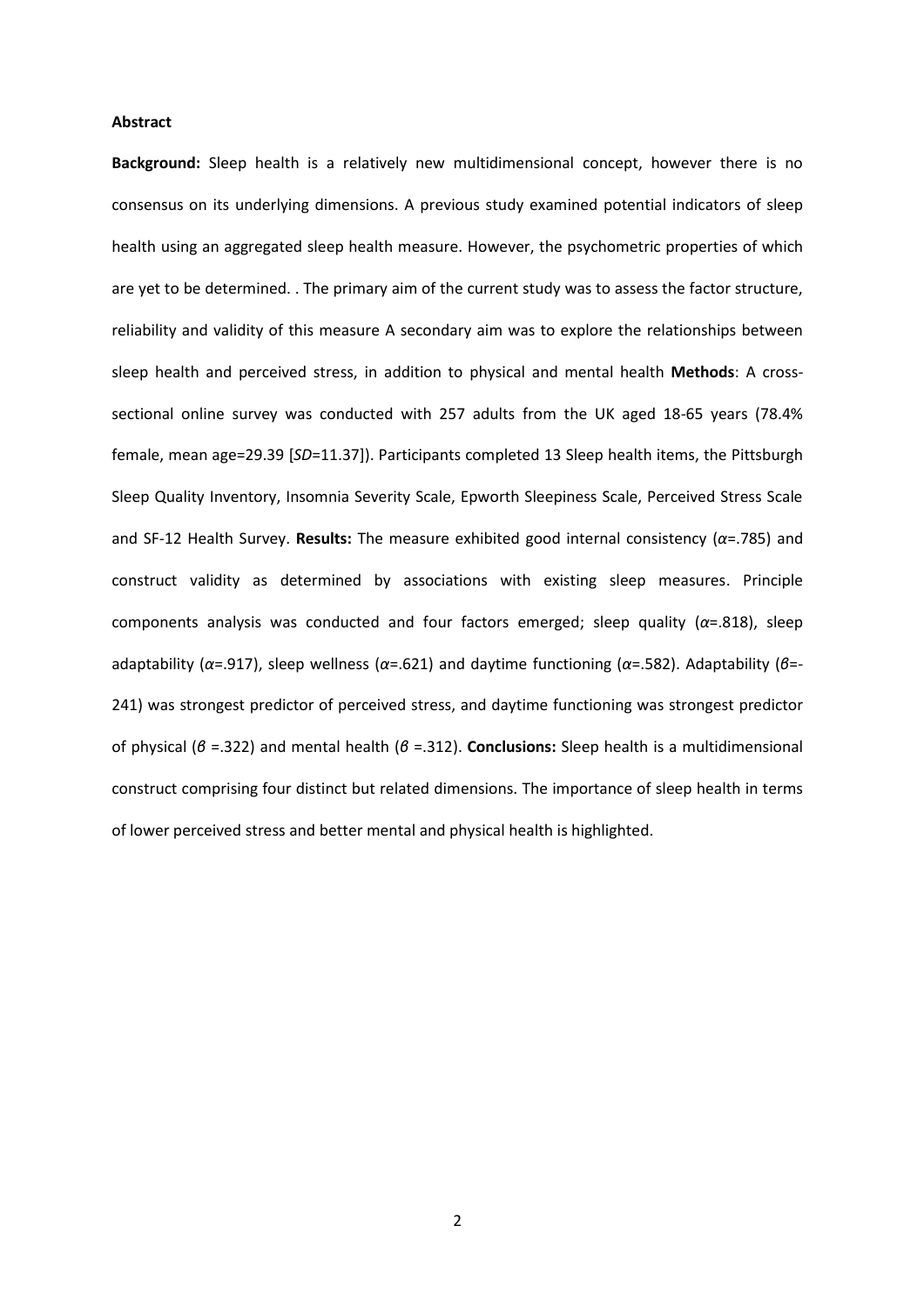### **Introduction**

Sleep is vital to health and wellbeing (1), and the optimal performance of many biological (2,3), cognitive, and emotional processes (4). Recently, interest in the relationship between sleep and both physical and mental health has increased (5,6). Indeed, epidemiological and population health studies and research on the pathophysiology of disordered sleep, (7,8) have clarified associated health outcomes and provided insight into potential vulnerability factors. However, an emphasis on disordered sleep has left the determinants of, and benefits associated with goodsleep somewhat overlooked (9,10). This emphasis on the 'abnormal', potentially limits our understanding of what is considered 'good' healthy sleep from a public health standpoint.

Whilst guidelines on 'normal' sleep, with respect to duration and quality, have only recently have been outlined (11,12), consensus regrading which dimensions of good sleep health remain undetermined. The term Sleep Health was initially outlined by Buysee (9), prior to the published guidelines on recommended sleep duration and quality. It was suggested that sleep health was likely to be a multidimensional construct considering the positive attributes of sleep, as opposed to the absence of sleep disturbance. To that end five subjective dimensions were proposed: satisfaction, alertness, timing, efficiency and duration. Subsequently a five-item scale which examined each dimension was proposed, but not psychometrically tested. Buysse (9) also suggested that sleep adaptability (ability to sleep under challenge) and sleep variability (regularity in sleep schedules) should also be included.

The Sleep Health Index (SHI), a more comprehensive and psychometrically tested measure of sleep health has recently been developed (10). Items developed by a team of experts were factor analysed resulting in 12 items across three dimensions; sleep quality, sleep duration and disordered sleep. However, only three dimensions may seem too few, particularly in comparison to the five of the SATED.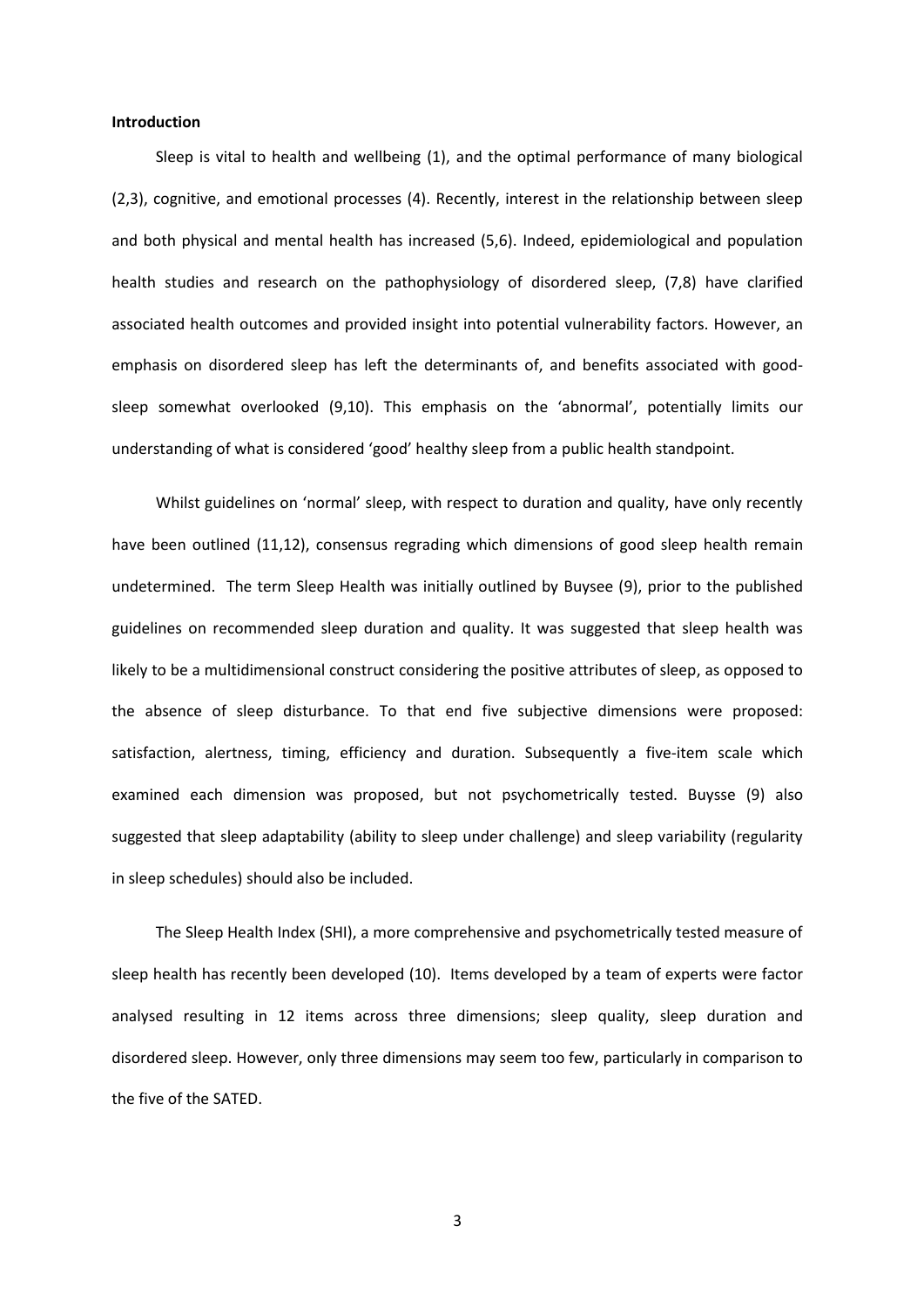The dimensional structures of the two scales appear to be juxtaposed. The satisfaction, alertness and efficiency dimensions of the SATED are similar to those included in the SHIs sleep quality dimension; and the duration and timing items of the SATED are similar to those of the SHI sleep duration dimension. However, the SATED does not consider sleep disorders or sleep deficit, and the SHI does not assess adaptability. Therefore, examination of the dimensional structure of sleep health using items incorporating elements of both, with the addition of adaptability, may overcome these inconsistencies.

To fully examine sleep health dimensions, aspects of both the SHI and SATED should be included to gauge all relevant aspects of sleep health. Further, a measure of this nature would be beneficial public health research, particularly in examination of psychological, behavioural and health outcomes. Indeed, a recent study used an aggregate measure of sleep health [Masked-forreview] with items from validated sleep-related questionnaires. Specifically, potential subjective and objective indicators of declining sleep health, were examined. However, the study utilised only a small sample of normal-sleepers.

As the concept of sleep health is relatively new, exploring associations with other psychological and health related variables is relevant to public health. Subjectively increased stress and poor health are intrinsically linked with disturbed sleep (13, 14). Further, Knutson and colleagues (10) found that overall sleep health was largely predicted by perceived stress, and physical health to be a significant predictor of sleep quality. However, the contribution of sleep adaptability was not considered, which seems particularly important with regards to stress and health and will therefore be examined in the current study

#### *Aims and objectives*

The purpose of the current study was two-fold. The primary aim was to determine the underlying dimensions of sleep health, using both the SHI and SATED. This was achieved utilising appropriate items from established validated sleep questionnaires. The secondary aim was to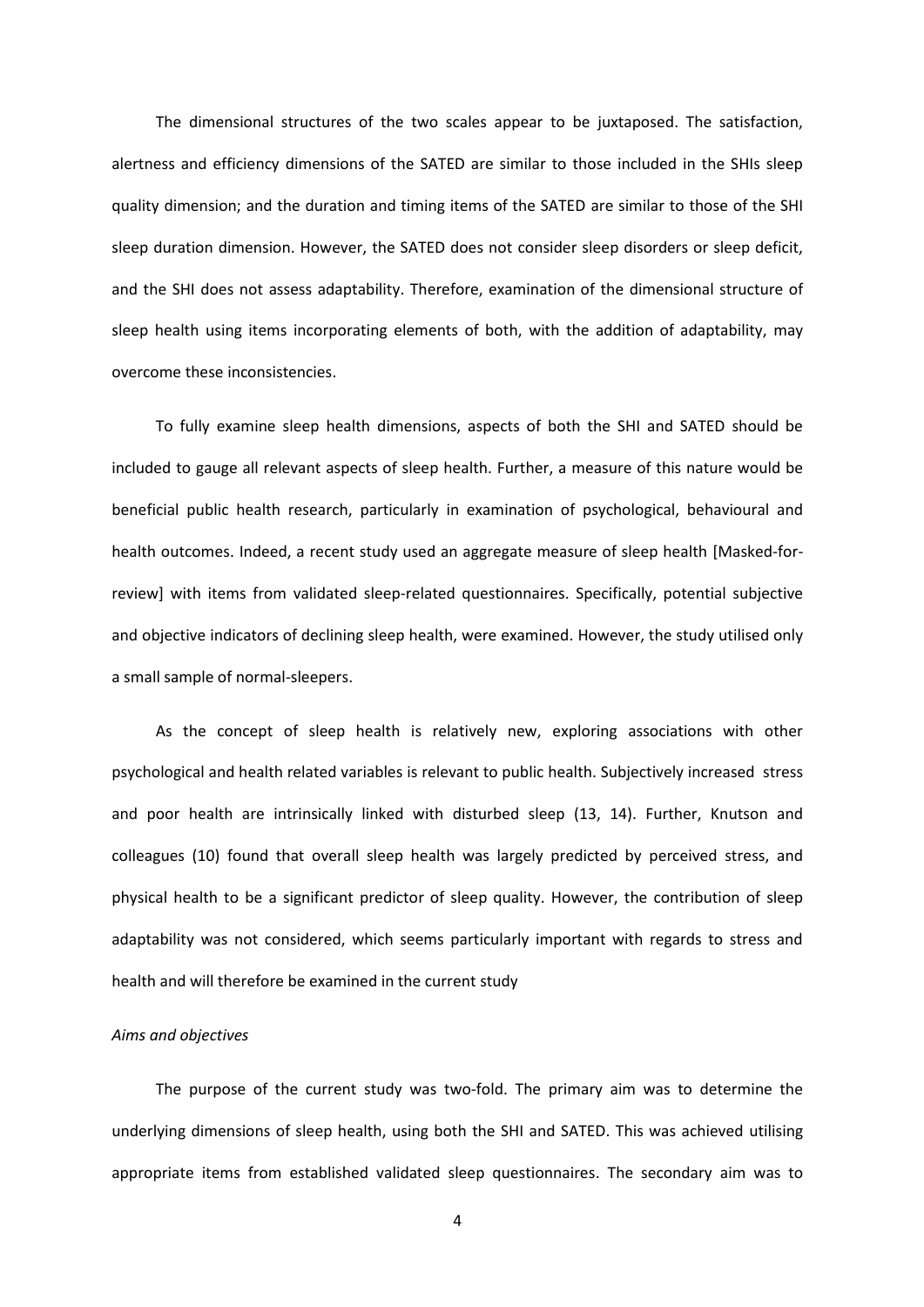examine the associations between each dimension and perceived stress, physical and mental health, to exemplify the importance of considering sleep health in a public health context.

### **Method**

### **Participants**

A non-experimental survey design with 257 adults aged between 18 and 65 years (78.4% female, mean age = 29.39 [SD= 11.37]) from the UK, was employed.

Participants were recruited via opportunity (snowball) sampling using recommended online platforms (15) including dedicated participation sites, social media, university mailing lists, and student participation pools (however, was not restricted to students). The study was also advertised within [masked-for-review] University. As the study was advertised online, the number of individuals who could have taken part was not recorded.Ethical approval was gained from the institutional ethics board prior to the study commencement. All participants provided informed consent and accessed the survey via URL

### **Measures**

#### *Sleep health*

In light of the suggested dimensions of sleep health as suggested by Buysse (9) and Knutson (10), a measure was created using items from the following reliable sleep measures (internal consistency reported); Pittsburgh Sleep Quality Index (PSQI[ $\alpha$ =0.83]; 16) Insomnia Severity Index  $(ISI[\alpha=0.78]$  17) Morningness Eveningness Questionnaire (MEQ $[\alpha=0.86$  ]; 18)Ford Insomnia Response to Stress Test (FIRST[ $\alpha$ =0.83]; 19), and Sleep Preoccupation Scale (SPS[ $\alpha$ =0.91]; 20). Respondents were required to consider their sleep, behaviours, thoughts and feelings over the previous month using the original scale's answer format of each item.

Items conceptually similar to those on the SHI (10) assessed perceived sleep quality, negative impact, and daytime sleepiness. Two items similar to those on the SATED assessed sleep satisfaction and sleep efficiency (benchmarked against NSF's age-appropriate criteria.) Total sleep time (also scored against the NSF's age criteria) was a measure of sleep duration, and assessments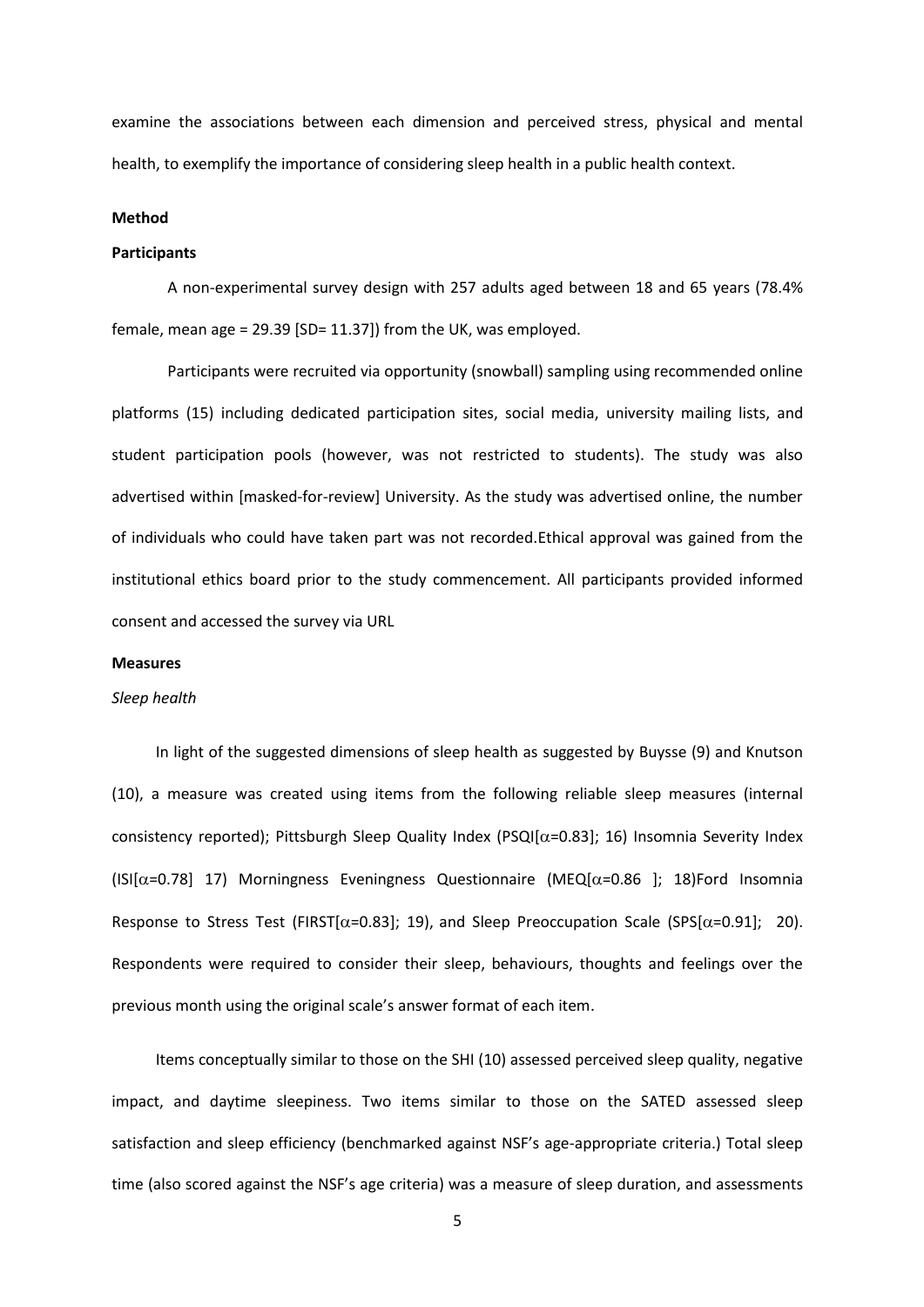of perceived sleep deficit (difference between ideal and actual sleep schedule) and sleep variability (difference between work night and non-work night bedtime) were also included.

Further, items gauged diagnoses of a sleep disorder; communication with a medical professional about a sleep problem, and use of sleep medication. Finally, a proxy measure of sleep adaptability was also included. Two items from the FIRST (19) examining the likelihood of a daytime or an evening event impacting the quality of sleep.

All thirteen items were scored on numerical scales such that higher scores indicated better sleep health. For an overview of the questions and how they correspond with each SHI and SATED dimension, see Appendix 1.

### *Pittsburgh Sleep Quality Index*

The PSQI (16) is a 19-item measure used to assess sleep problems over the previous month. Responses are on a 4-point likert scale between 0- 3. The scale covers sleep quality, latency, duration, efficiency, disturbances, use of medication, and daytime dysfunction. The subscales are summed to provide a total score ranging between 0-21 with higher scores indicating more sleep problems.

### *Insomnia Severity Index*

The ISI (17) is a seven-item self-report measure providing a brief tool for the clinical evaluation of insomnia. The scale is scored on a 5-point Likert scale (0-4). Scores range from 0-20 and higher scores indicate increased insomnia severity.

#### *The Epworth Sleepiness Scale*

The Epworth Sleepiness Scale (ESS[ $\alpha$ =0.88]; 21) is an eight-item questionnaire measuring daytime sleepiness. Participants indicate on a 0-3 scale likelihood they will dozein particular situations. Higher scores indicate higher risk of dozing with scores ranging between 0-24.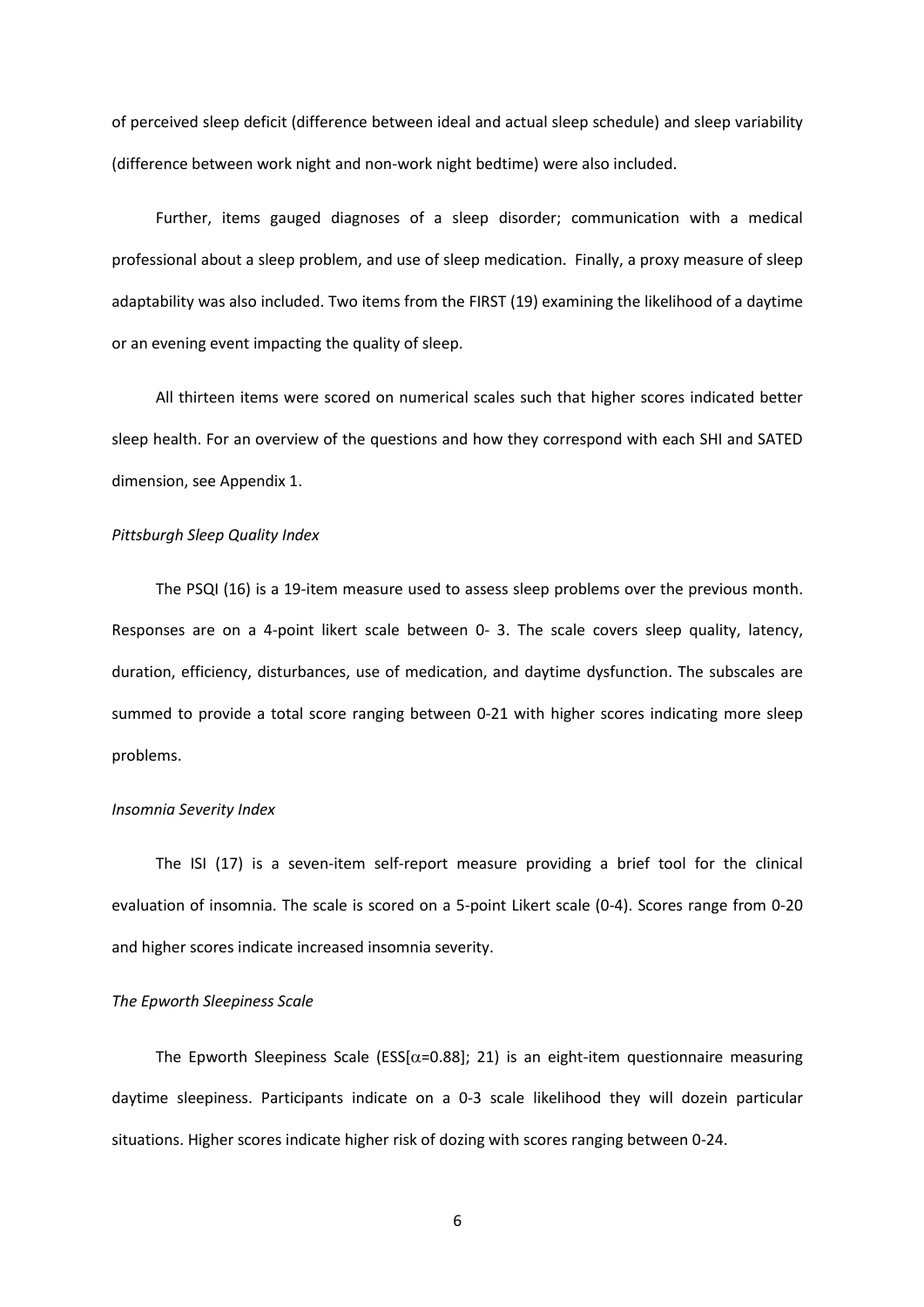#### *SF-12 Health Survey*

The SF-12 is a multidimensional generic measure of physical and mental health and quality of life, and short form of the SF-36, a standardized questionnaire used to assess patient health (22). The SF-12 contains 12 items s from the SF-36. and produces two summary scores relating to physical and mental health r (PCS[ $\alpha$ =0.89] and MCS[ $\alpha$ =0.76]). These summary scores were originally estimated using a weighted formula on factor weights obtained from PCA, in relation to the SF 36. However, recently this method has been criticised and raw score summations now recommended (23) and implemented here. Range of total scores were 6-20 (PCS) and 6-27 (MCS) with higher scores indicating better physical or mental health.

### *Perceived Stress Scale*

The Perceived Stress Scale (PSS-10[ $\alpha$ =0.83]; 24) assessed stress levels. The 10-item scale assesses respondent's experience of stressful situations in the past month on a 5-point Likert scale (0-4). Four items are reverse scored. Scores range from 0-40, and higher scores indicating greater stress.

## **Treatment of Data**

All participants completed the sleep health questions, PSQI, ISI, and ESS. Five data sets were missing for the PSS, and 14 for the SATED and SF-12. Individual missing values (0.8% for sleep health items) were managed using mean substitution in line with similar methods used in various questionnaire-based studies (25).

For the regression models, a power analysis was conducted using G\*Power indicating a sample size of n=125 would result in adequate power (0.803) for a small effect.

All statistical analyses were conducted using IBM SPSS-24. Firstly, the internal consistency of the sleep health items was assessed using Cronbach's alpha. Pearson's bivariate correlations with the existing sleep measures (i.e. SATED, PSQI, ISI and ESS) were then conducted to assess overall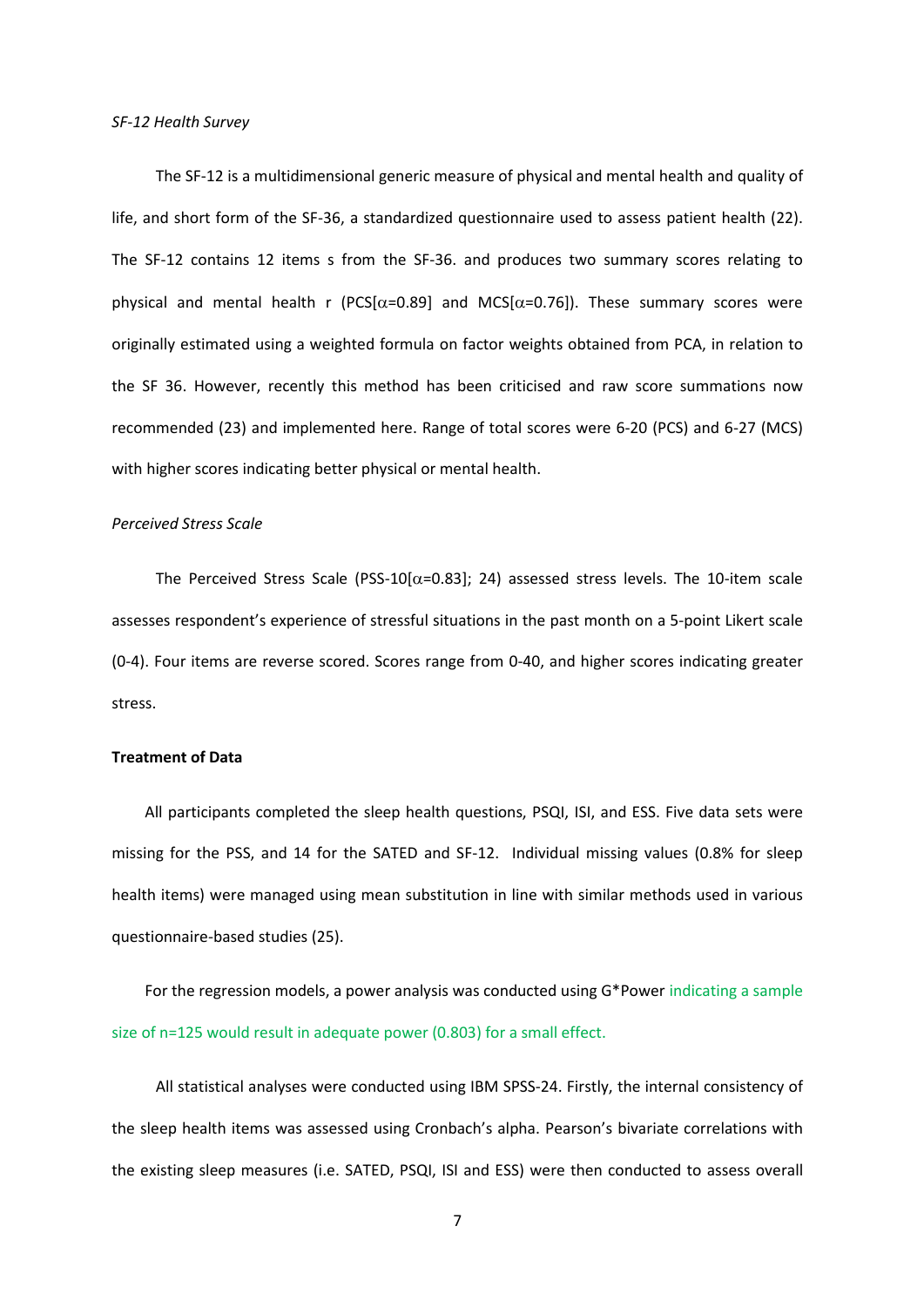construct validity. Partially following recommendations by Hinkin (26), Principal Components Analysis [PCA] with Varimax Rotation and Kaiser Normalization, was then conducted on the sleep health data. PCA was chosen in order to achieve an accurate, lower-dimensional representation of sleep health but with minimal loss of information regarding what constitutes the construct.

The Kaiser-Meyer-Olkin measure verified the sampling adequacy for the analysis was good (according to Hutcheson and Sofroniou, (27) (*KMO* = .774) and Bartlett's test of Sphericity a showed a significant result (*BS* (78) = 1065.263, *p*<.001) indicating the data was suitable for PCA. The 13 sleep health items were entered into the analysis and factor loadings greater than .35 were considered significant, in line with recommendations for sample sizes over 250 (28). Factors with eigenvalues above 1.00 were extracted in line with Kaiser's (29) criterion.

The internal consistency of each factor, inter-scale correlations and relationships with the SATED dimensions were then examined. Gender differences were assessed with independent samples t-test and Pearson's correlations assessed the relationship with age. Finally, hierarchical multiple regression analyses (enter method) were implemented (controlling for age and gender in step 1) with the sleep health dimensions as predictors and the PSS, MCS and PCS as outcomes (in 3 models).

### **Results**

### *Scale reliability and validity*

Cronbach's alpha indicated good internal consistency for the full scale ( $\alpha$  =.785). Item-total statistics indicated all 13 items could be retained. With respect to construct validity, a positive correlation was demonstrated with the SATED (*r* =.657, *p*<.001) and negative correlations were observed with the PSQI (*r*= -.867, *p*<.001),ISI (*r*= -.792, *p*<.001) and ESS (*r*=-368, *p*<.001).

#### *Sleep health factor structure*

The factor loadings are presented in table 1. Four dimensions were extracted and accounted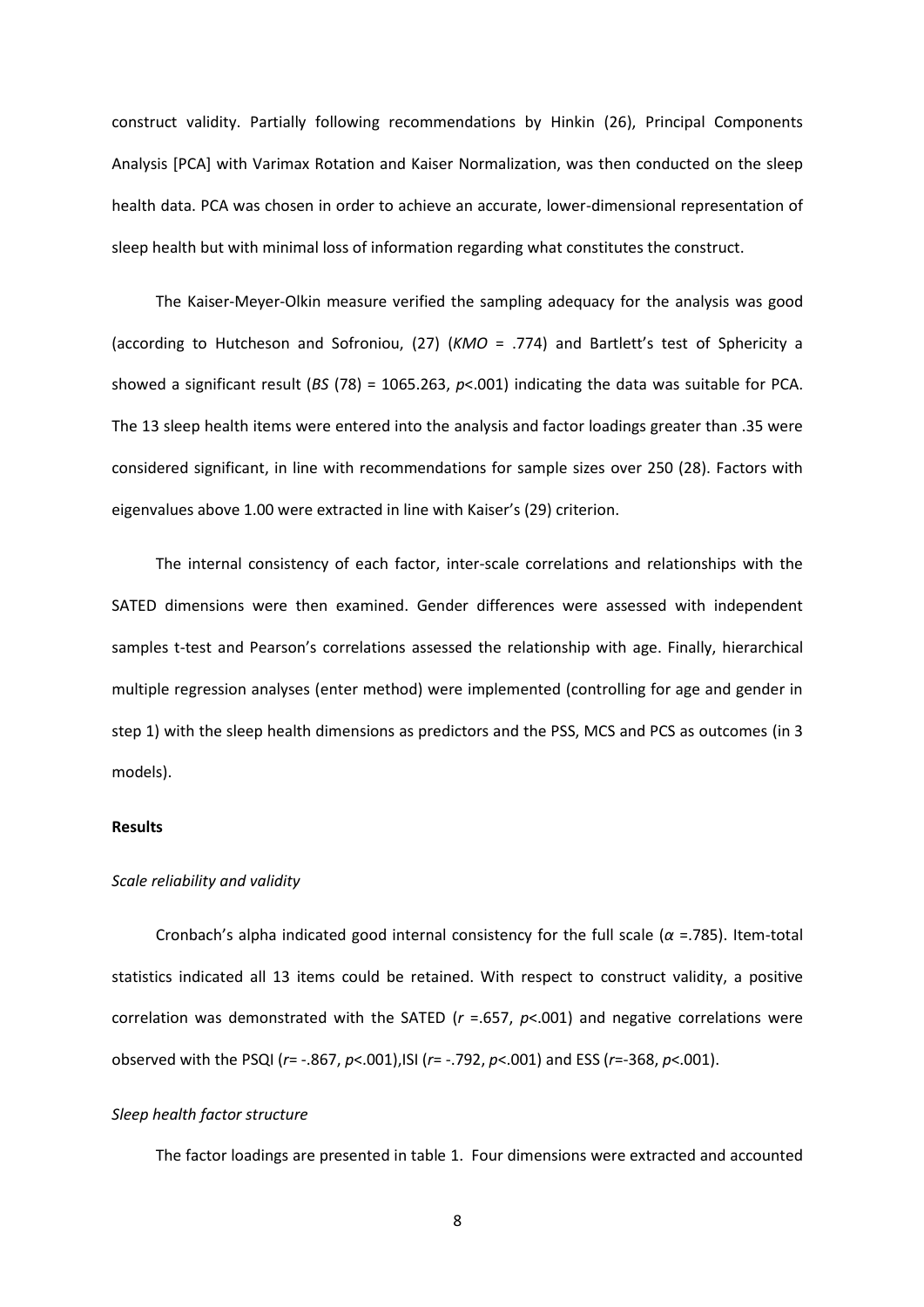for 62.55% of the overall variance.

[Table-1-here]

Cronbach's alpha for the dimensions were; 'Sleep quality' (5 items) *α*=.827, 'Sleep Adaptability' (2 items), α=.914, 'Sleep wellness' (4 items) *α*=.621, and 'Daytime Function' (2 items), *α*=.582.

Bivariate correlations between the factors showed negligible to low positive correlations (*r* = .00 -.30) between 'Sleep Quality' and the other three factors, and between 'Sleep Wellness' and 'Daytime Function', indicating little evidence of collinearity (see table 2). Therefore, all dimensions were included in the regression analyses.

[Table-2-here]

### *SATED comparisons*

Table 3 shows the relationships between the dimensions and each SATED domain 'sleep quality' showed a strong (>.70) positive correlation with total SATED scores, moderate (.50- .70) correlations with the satisfaction and duration dimensions, and low (.30 - .50) correlations with the efficiency, alertness and timing dimensions. 'Adaptability showed a significant but small correlation with total SATED scores in addition to the satisfaction, efficiency and duration dimensions but was not significantly correlated with alertness or timing. Sleep wellness showed small but significant positive correlations with total SATED scores and each of the SATED dimensions with the exception of timing. Daytime function showed low correlations with total SATED scores and each SATED dimension, again with the exception of timing.

[Table-3-here]

### *Demographics*

Total sleep health was not significantly correlated with age (*r*=-20, *p*=.746), neither was sleep quality (*r*=-090, *p*=.149) or adaptability (*r*=.018, *p*=.772). Age was negatively correlated with sleep wellness (*r*=-.218, *p*<.001) and positively correlated with daytime function (*r*=.234, *p*<.001). With regards to gender, males (*M*=24.94, *SD*=5.29) scored significantly higher than females (*M*=21.55,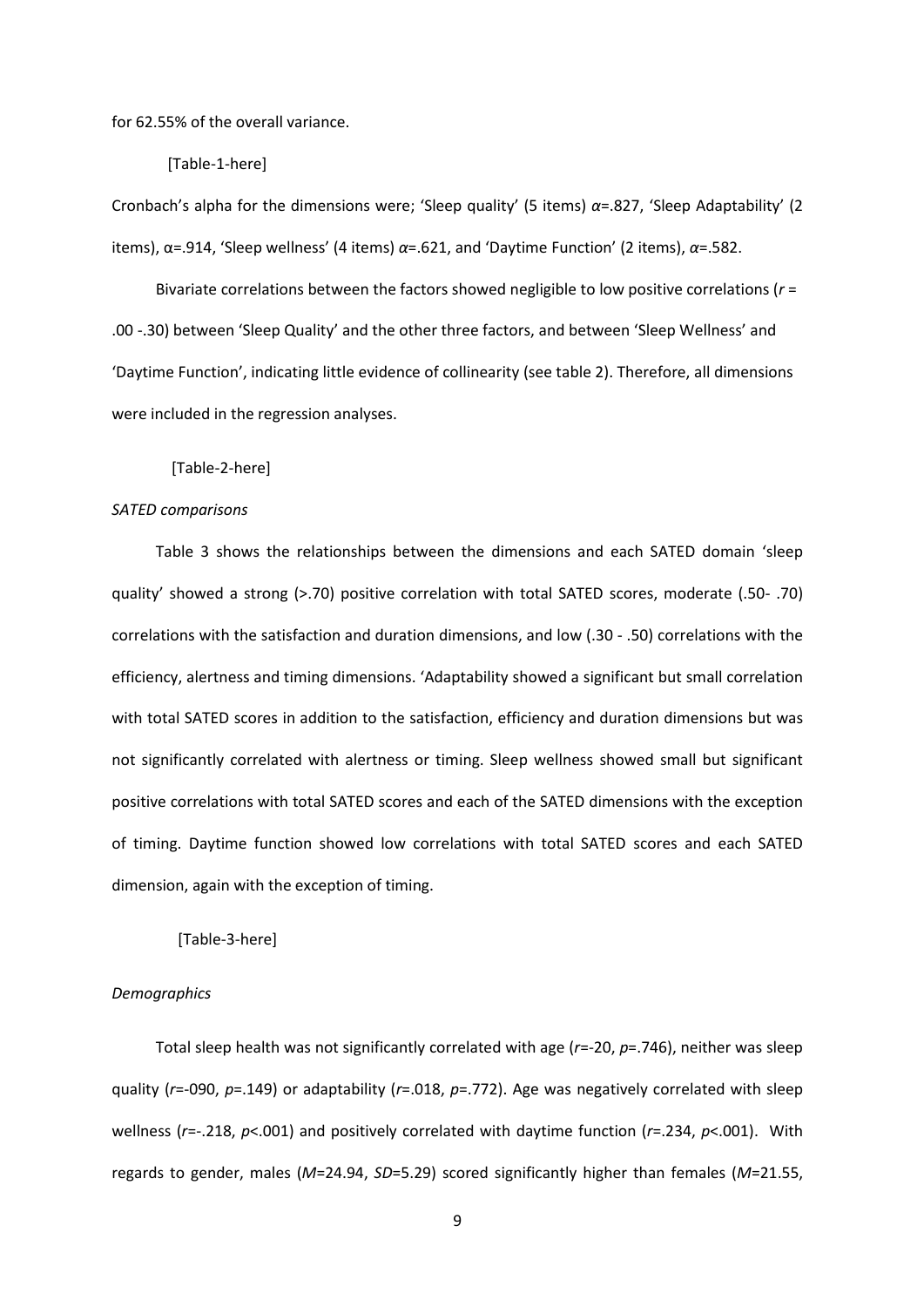*SD*=5.90) on total sleep health [*t*(252)=3.742,*p*<.001]. Males also scored higher on each separate factor (*p*<.05), with the exception of sleep wellness (*p*=.092).

#### *Perceived stress and health*

Total sleep health was significantly negatively correlated with PSS scores (*r*=-.406, *p*<.001) and positively correlated with both the PCS (*r*=.362, *p*<.001) and MCS (*r*=.548, *p*<.001).

As observed in table 4, the model including age and sex as predictors of PSS scores was significant [*F*(2,248)=8.420,*p*=<.001] at step 1 predicting 6.4% of the variance. The addition of sleep health dimensions was also significant at step 2 [*F*(6,244)=13.806,*p*<.001] predicting an additional 19.0% of the variance. Age, sleep quality, sleep adaptability and daytime function were significant predictors in the final model, with sleep adaptability the strongest predictor (*β*=-.241) followed by daytime function (*β*=-.231).

For PCS scores, the model at step 1 was not significant [F(2,239)=1.323, p=.268]. However, the addition of the sleep health dimensions was significant at step 2 [*F*(6,235)=9.913, *p*<.001] predicting an extra 19.1% of the variance. Only sleep wellness and daytime function were significant predictors in the final model, with daytime function as the strongest predictor (*β*=.322).

The regression model at step 1 for MCS scores was significant [*F*(2,239)=10.943,*p*<.001], predicting 6.4% of the variance. The addition of the sleep health dimensions to the model was also significant at step 2 [*F*(6,235)=27.947, *p*<.001] predicting an additional 33.3% of the variance. Age, sleep quality, sleep adaptability and daytime function were significant predictors in the final model The strongest predictors were daytime function (*β*=.312) and sleep quality (*β*=.289)(See table 4).

[Table-4-here]

### **Discussion**

### *Main findings*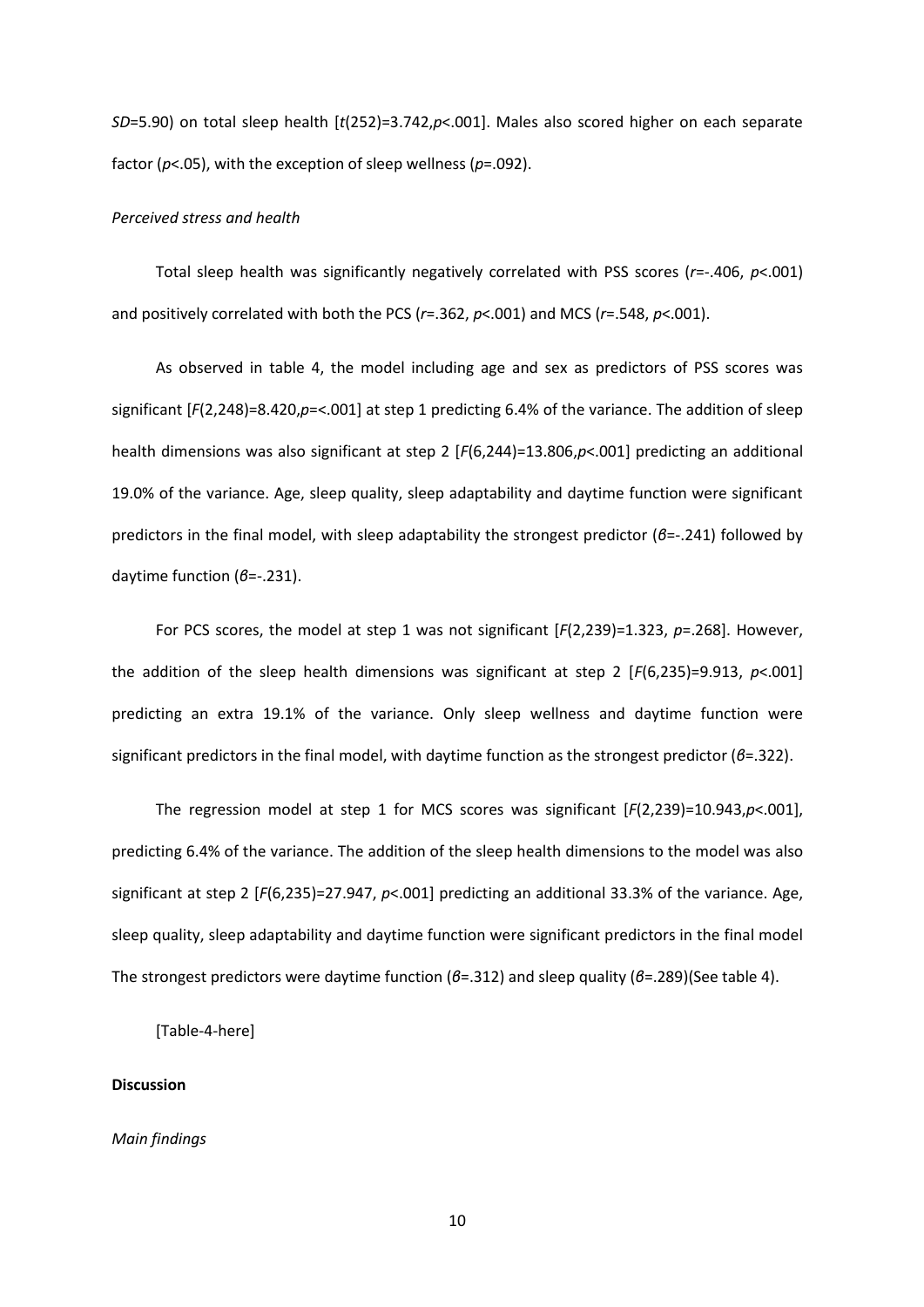An aggregate measure of sleep health was devised using a comprehensive range of items pertaining to sleep health, and total scores correlated positively with the SATED indicating good construct validity. Negative relationships were also evident with the PSQI (Buysse et al., 1989), ISI (17) and ESS (21) signifying the scale measured positive aspects of healthy sleep as intended.

The PCA indicated four clear dimensions; sleep quality, sleep adaptability, sleep wellness and daytime function. As sleep health should emulate the benefits of good healthy sleep (9,10), the dimensions were labelled positively. The Internal reliability of each dimension was acceptable with the exception of daytime functioning (<.60). However, as a relationship was observed between total sleep health and levels of sleepiness (21), and aspects of sleep-related daily functioning are included on previous scales (i.e. negative impact, [SHI] and alertness [SATED]), daytime function was retained. Sleep wellness also exhibited a lower alpha level (<.70). It can be argued that consideration of sleep disorder is vital in sleep health assessment (10), yet, it is also purported that sleep health is not simply the absence of sleep problems (9). Therefore, in a population of 'good sleepers' this dimension could be dropped and more emphasis placed on vulnerability.

#### *What is already known*

Good-sleep and its effect on daily life can play a positive role in physical and mental health (30) However, the majority of previous research focuses on the links between poor sleep and negative outcomes rather than the benefits of good sleep. For example; sleep problems have been found to moderate the relationship between stressful events and depression (31) and links between poor sleep quality and anger, tension and fatigue (32) have been observed.

#### *What this study adds*

In addition to the dimensional structure of sleep health, the importance of sleep adaptability as a sleep health characteristic has been exemplified. This was particularly evident in relation to lower perceived stress and better mental health, and highlights the advantage of assessing sleep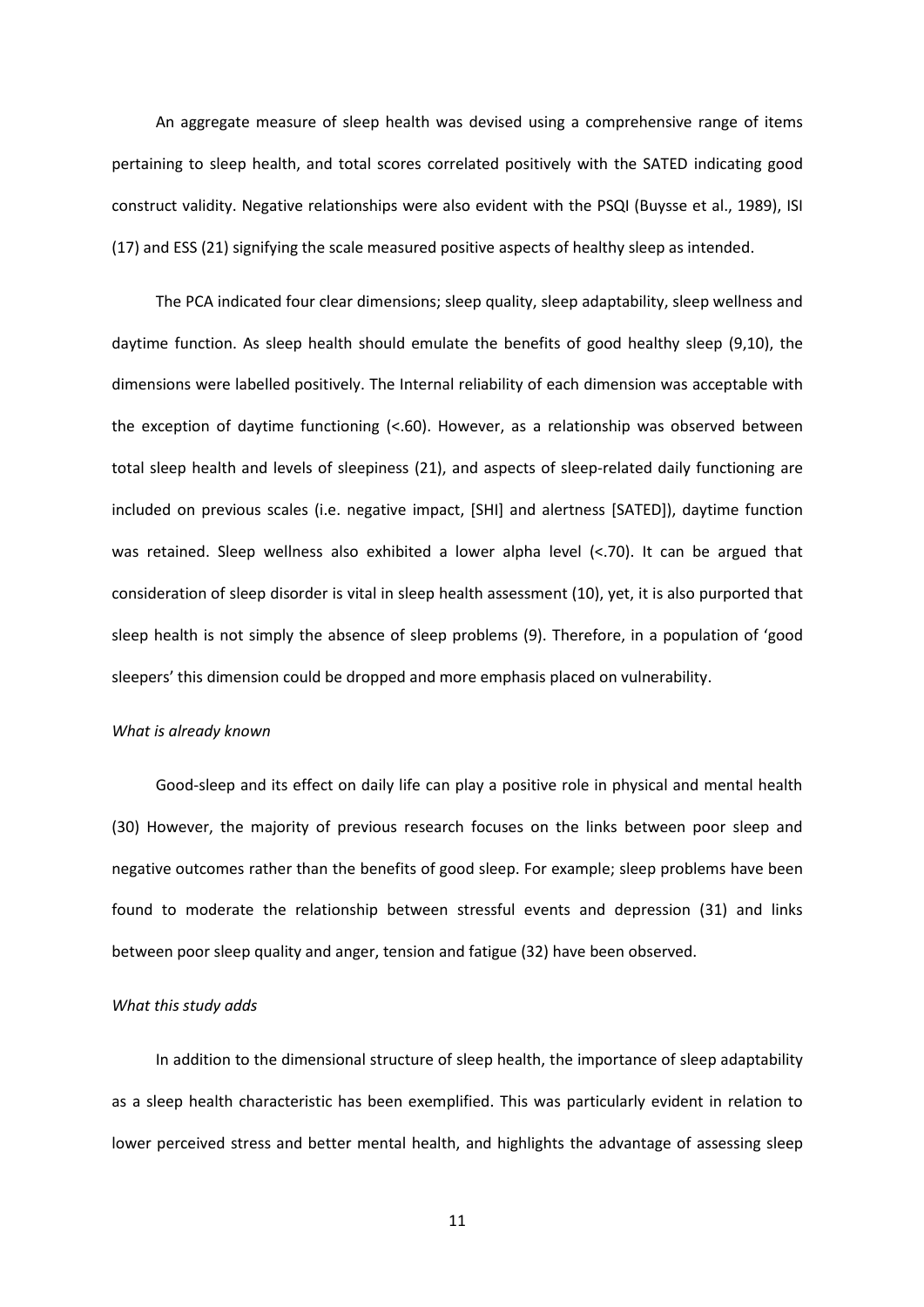health in this way, over existing sleep quality measures in isolation. Further, the importance of daytime function in the determination of better health is highlighted. Daytime function had the second largest association with perceived stress, and strongest association with both mental and physical health. However, as questions included in the SF-12 (22) gauge health related quality of life, this does makes sense. Finally, sleep quality had the second largest association with mental health, further supporting the specific link between good sleep and better mental health (32).

Contrary to expectation, better sleep wellness was not related to levels of stress or either physical or mental health. As the presence of sleep disorders (e.g. insomnia) can have an adverse effect on psychological and physical health (36) this finding is surprising. However, it could be argued that the absence of disordered sleep (and relevant treatment-seeking) does not improve stress and health, in the same way that disordered sleep may increase stress levels and worsen health. Further, as sleep disorders tend to become more prevalent in older adults (33), and as age was controlled in the current study, this may account for the lack of relationships observed.

### *Limitations*

Firstly, due to the cross-sectional design, the direction of causality cannot be reliably inferred. IT is likely that the relationships observed are bi-directional due to the evidence of sleep affecting health and vice versa (e.g. 34-36). Secondly, using items from several scales could also be considered a limitation. However, aggregate multidimensional measures have previously been implemented successfully in this way (6). All questions were self-administered, leading to the usual self-report concerns. Further, other factors such as socioeconomic and educational status could have influenced these findings, however were not examined in the scope of the current study. Finally, the current sample was largely comprised of white females. However, although females do tend to report more sleep problems (36), there is no reason to believe that the clustering of these items may differentiate between genders.

#### *Conclusions*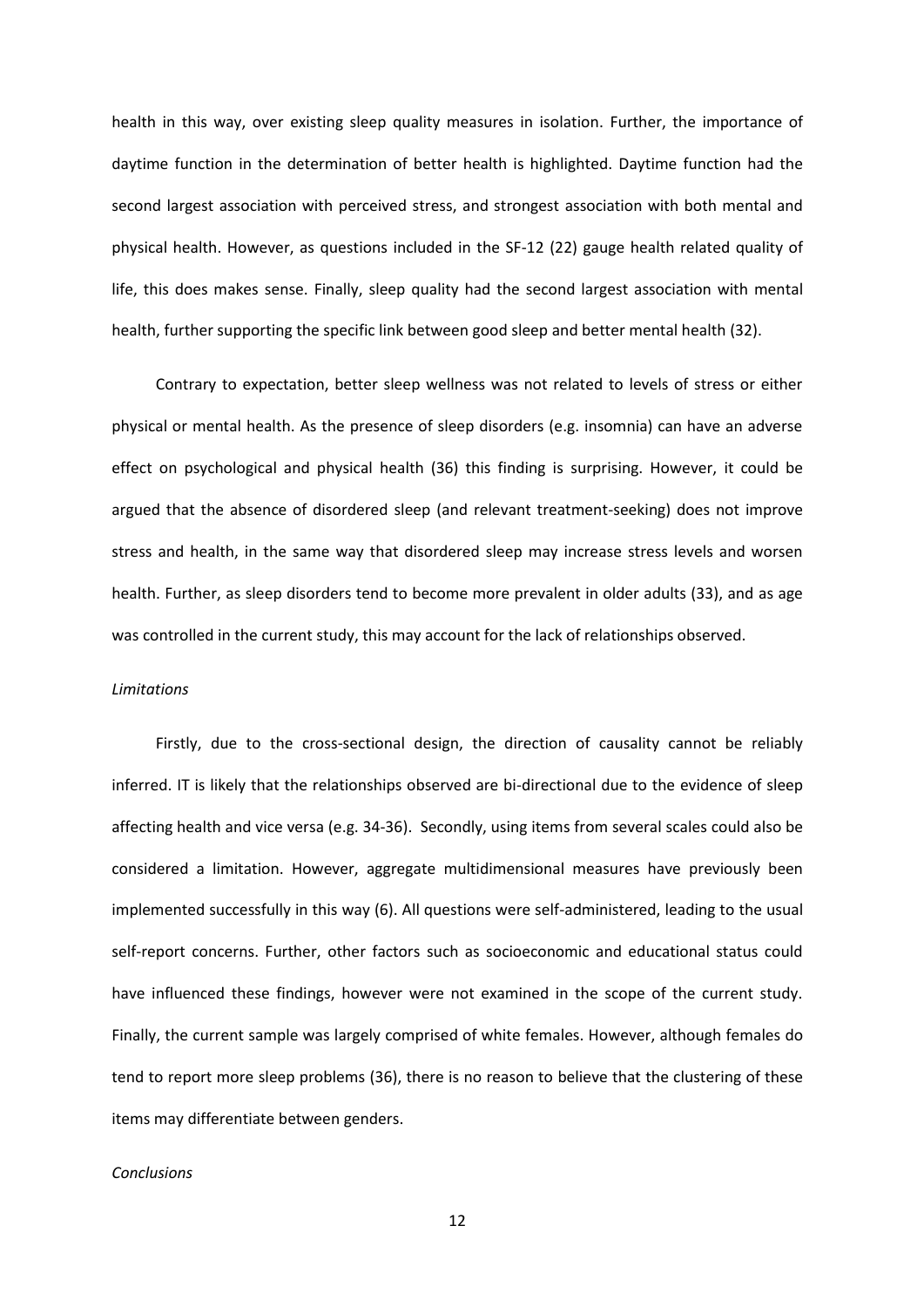In summary, the current study proposes that sleep health comprises of the four distinct but related dimensions of sleep quality, sleep adaptability, sleep wellness and daytime function. Aspects of sleep health are shown to have consequences for stress, in addition to both physical and mental health. This tool could be helpful for researchers aiming to provide insight into specific aspects of sleep health (other than simply sleep quality) and tailor interventions aimed at improving the concept, in a public health capacity.

# **Acknowledgements**

The Sleep Council provided financial support for the preparation of this article.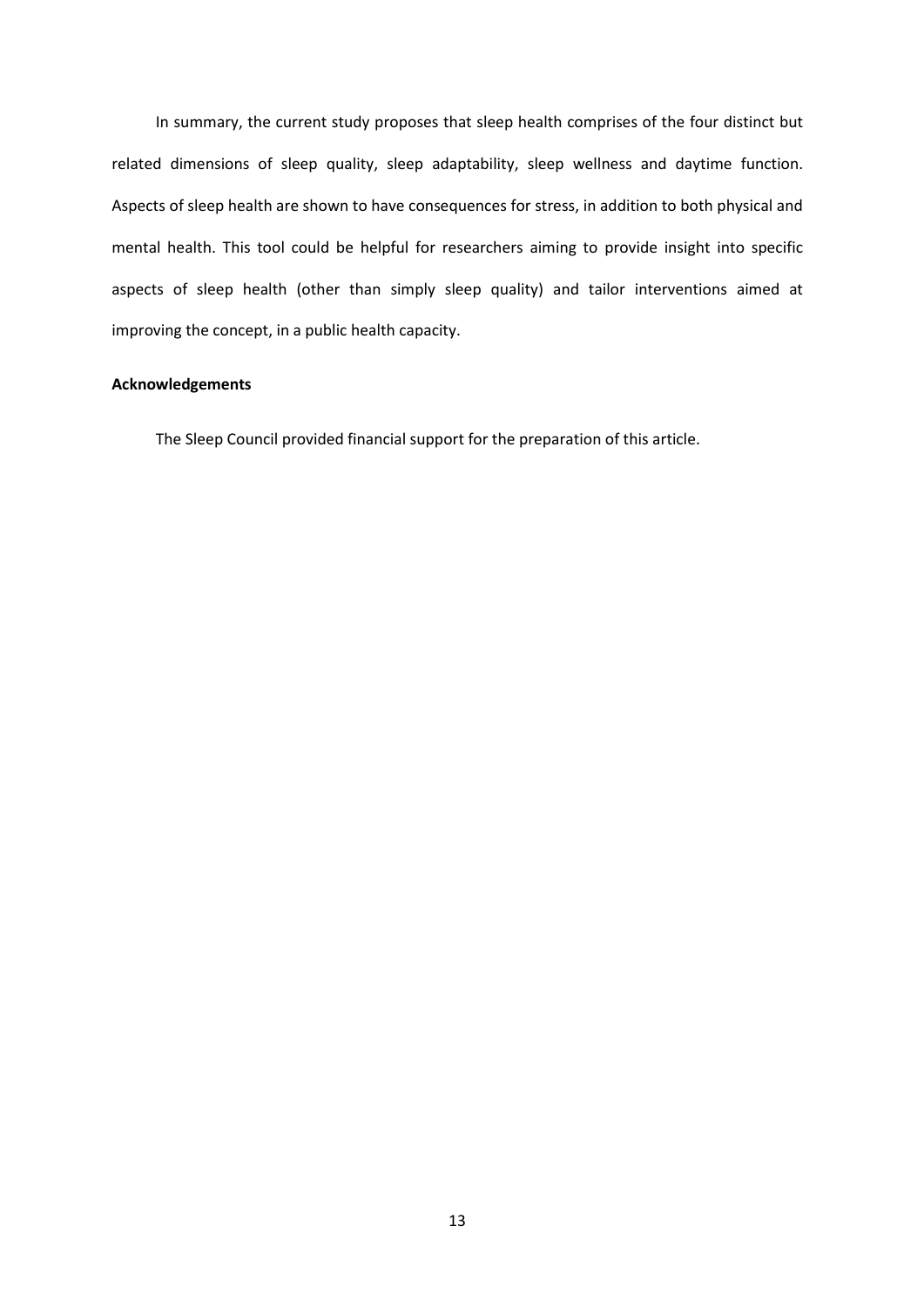### **References**

- 1. Prendergast, K.B., Schofield, G.M., Mackay L.M. Associations between lifestyle behaviours and optimal wellbeing in a diverse sample of New Zealand adults. BMC Public Health, 2015, 16(1), 62. doi: 10.1186/s12889-016-2755-0.
- 2. Irwin, M.R., Olmstead R., Carroll J.E. Sleep disturbance, sleep duration, and inflammation: a systematic review and meta-analysis of cohort studies and experimental sleep deprivation. Biological Psychiatry, 2016, 80(1), 9-11. doi: 10.1016/j.biopsych.2015.05.014.
- 3. Spiegel, K., Leproult, R., & Van Cauter, E. Impact of sleep debt on metabolic and endocrine function. The Lancet, 1999, 354(9188), 1435-1439. doi: 10.1016/S0140-6736(99)01376-8.
- 4. Maquet, P. The role of sleep in learning and memory. Science, 2001, 294(5544), 1048- 1052. doi: 10.1126/science.1062856.
- 5. Czeisler C.A. Duration, timing and quality of sleep are each vital for health, performance and safety. Sleep Health, 2015, 1(1)5-8. doi: 10.1016/j.sleh.2014.12.008.
- 6. Furihata R., Hall M.H., Stone K.L., et al. Study of Osteoporotic Fractures (SOF) Research Group. An Aggregate Measure of Sleep Health Is Associated With Prevalent and Incident Clinically Significant Depression Symptoms Among Community-Dwelling Older Women. Sleep, 2016 40(3),1-11. doi: 10.1093/sleep/zsw075.
- 7. Ellis, J., Gehrman, P., Espie, C.A., Riemann D., Perlis, M. Acute Insomnia: Current Conceptualizations and Future Directions. Sleep Medicine Reviews, 2012, 16, 5-14. doi: 10.1016/j.smrv.2011.02.002.
- 8. Morin C.M., Bélanger L., LeBlanc M., et al. (2009) The natural history of insomnia: a population-based 3-year longitudinal study. Archives of Internal Medicine, 2009, 169 (5):447-53. doi: 10.1001/archinternmed.2008.610.
- 9. Buysse, D. J. Sleep health: can we define it? Does it matter?. Sleep, 2014, 37(1), 9-17. doi: 10.5665/sleep.3298.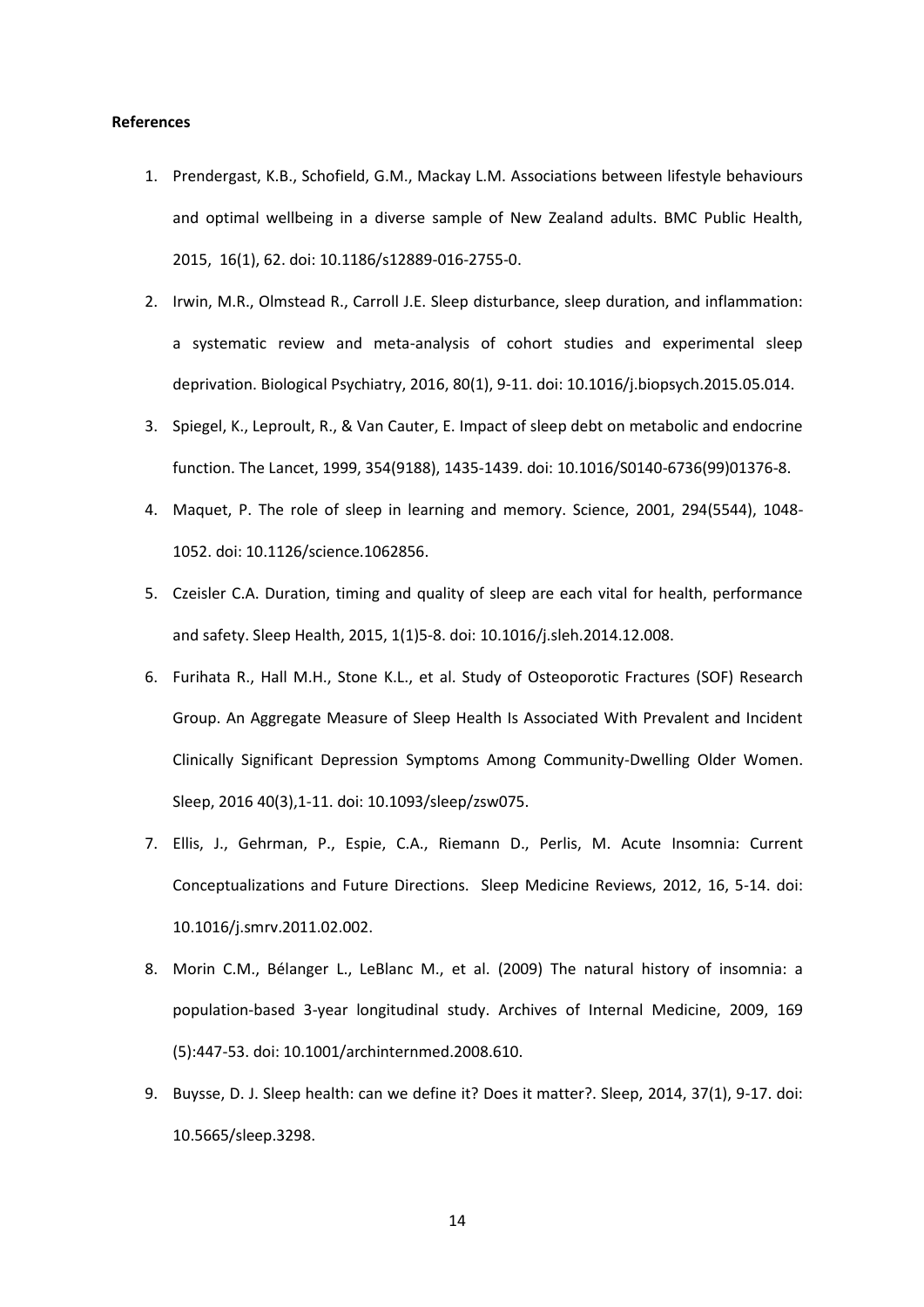- 10. Knutson, K. L., Phelan, J., Paskow, M. J., et al. The National Sleep Foundation's sleep health index. Sleep Health, 2017, 3(4), 234-240. doi: 10.1016/j.sleh.2017.05.011.
- 11. Ohayon, M., Wickwire, E. M., Hirshkowitz, M., et al. National Sleep Foundation's sleep quality recommendations: first report. Sleep Health, 2017, 3(1), 6-19. doi: 10.1016/j.sleh.2016.11.006.
- 12. Hirshkowitz M., Whiton K., Albert S.M., et al. National Sleep Foundation's sleep time duration recommendations: methodology and results summary. Sleep Health, 2015, 1(1):40-3. doi: 10.1016/j.sleh.2014.12.010.
- 13. Åkerstedt, T., Knutsson, A., Westerholm, P., Theorell, T., Alfredsson, L., Kecklund, G. Sleep disturbances, work stress and work hours: a cross-sectional study. Journal of Psychosomatic Research, 2002, 53(3), 741-748. doi: 10.1016/S0022-3999(02)00333-1
- 14. Steptoe, A., Peacey, V., Wardle, J. Sleep duration and health in young adults. Archives of internal medicine, 2006, 166(16), 1689-1692. doi: 10.1001/archinte.166.16.1689.
- 15. Branley D., Covey J., Hardey M. Online Surveys: Investigating Social Media Use and Online Risk. London; SAGE Publications, Ltd. 2014.
- 16. Buysse, D. J., Reynolds, C. F., Monk, T. H., Berman, S. R., Kupfer, D. J. The Pittsburgh Sleep Quality Index: a new instrument for psychiatric practice and research. Psychiatry Research, 1989, 28(2), 193-213. doi: 10.1016/0165-1781(89)90047-4.
- 17. 17 Morin, C. M., Savard, J., Ouellet, M. C., Daley, M. Insomnia. John Wiley & Sons, Inc. 1993.
- 18. Horne, J. A., Östberg, O. A self-assessment questionnaire to determine morningnesseveningness in human circadian rhythms. International Journal of Chronobiology, 1976, 4, 97-110.
- 19. Drake, C., Richardson, G., Roehrs, T., Scofield, H., Roth, T. Vulnerability to stress-related sleep disturbance and hyperarousal. Sleep, 2004, 27(2), 285-291. doi: 10.1093/sleep/27.2.285.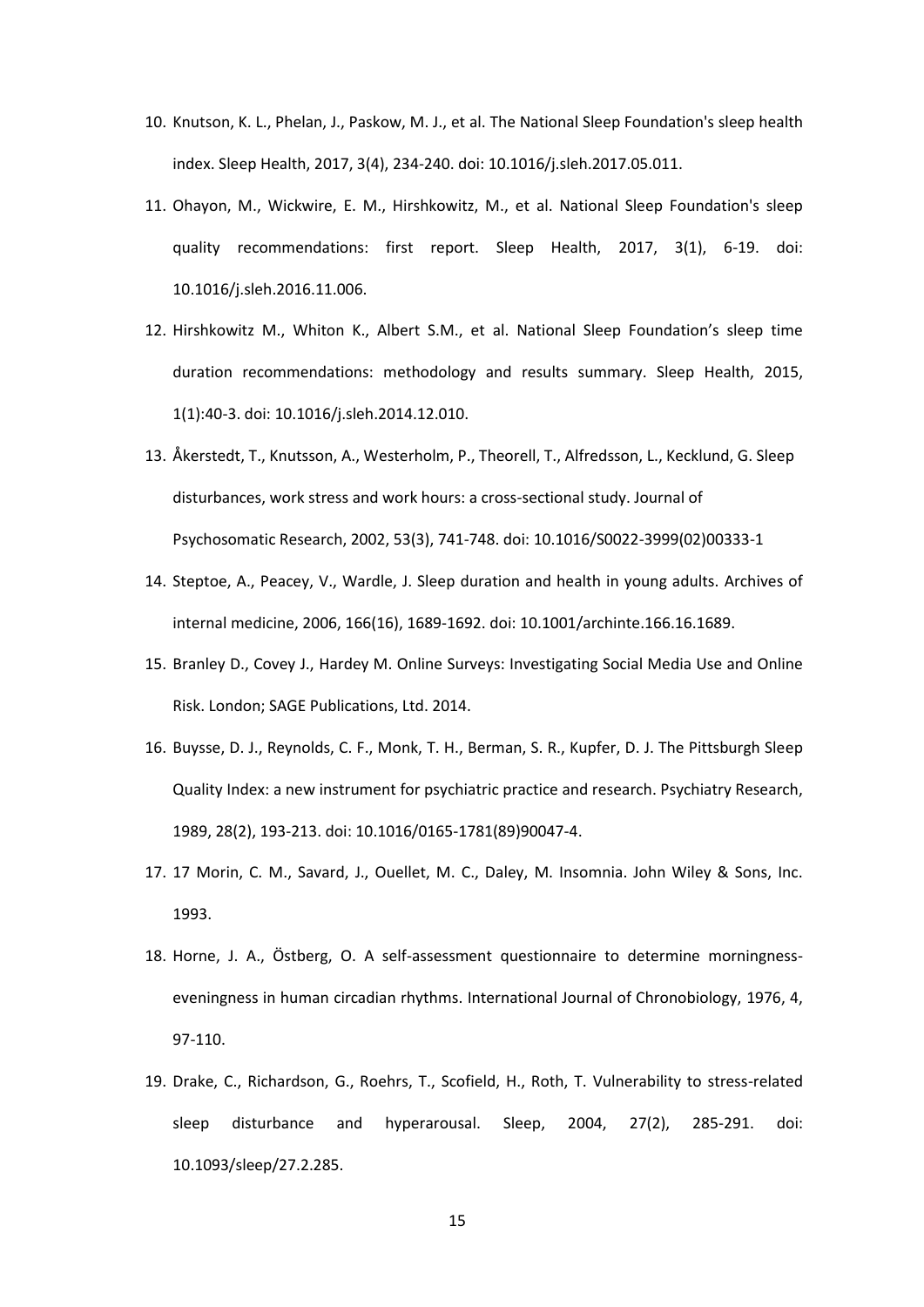- 20. Ellis, J., Mitchell, K., Hogh, H. Sleep preoccupation in poor sleepers: Psychometric properties of the sleep Preoccupation Scale. Journal of psychosomatic research, 2007, 63(6), 579-585. doi: 10.1016/j.jpsychores.2007.07.011.
- 21. Johns, M. W. A new method for measuring daytime sleepiness: The Epworth sleepiness scale. Sleep, 1991, 14(6), 540-545.
- 22. Ware, J. E., Keller, S. D., Kosinski, M. SF-12: How to score the SF-12 physical and mental health summary scales. Health Institute, New England Medical Center.1995.
- 23. Hagell, P., Westergren, A., Årestedt, K. Beware of the origin of numbers: Standard scoring of the SF‐12 and SF‐36 summary measures distorts measurement and score interpretations. Research in Nursing & Health, 2017, 40(4), 378-386. doi:10.1002/nur.21806.
- 24. Cohen, S., Kamarck, T., Mermelstein, R. Perceived stress scale. Measuring stress: A guide for health and social scientists. Journal of Health and Social Behavior, 1994, 24, 386-396.
- 25. Roth, P. Missing data: A conceptual review for applied psychologists. Personnel Psychology, 1994, 47(3), 537.doi: 10.1111/j.1744-6570.1994.tb01736.
- 26. Hinkin, T. R. A review of scale development practices in the study of organizations. Journal of Management, 1995, 21(5), 967-988. doi: 10.1177/014920639502100509.
- 27. Hutcheson, G. D., Sofroniou, N. The Multivariate Social Scientist: Introductory Statistic Using Generalized Linear Models. London; SAGE publications. 1999.
- 28. Hair, J. F., Anderson, R. E., Tatham, R. L., Black, W. C. Multivariate Data Analysis. Englewood Cliff. New Jersey, USA, 1998.
- 29. Kaiser, H. F. The varimax criterion for analytic rotation in factor analysis. Psychometrika, 1958, 23(3), 187-200. doi: 10.1007/BF02289233.
- 30. Steptoe, A., O'Donnell, K., Marmot, M., Wardle, J. Positive affect, psychological well-being, and good sleep. Journal of Psychosomatic Research, 2008, 64(4), 409-415. doi: 10.1016/j.jpsychores.2007.11.008.